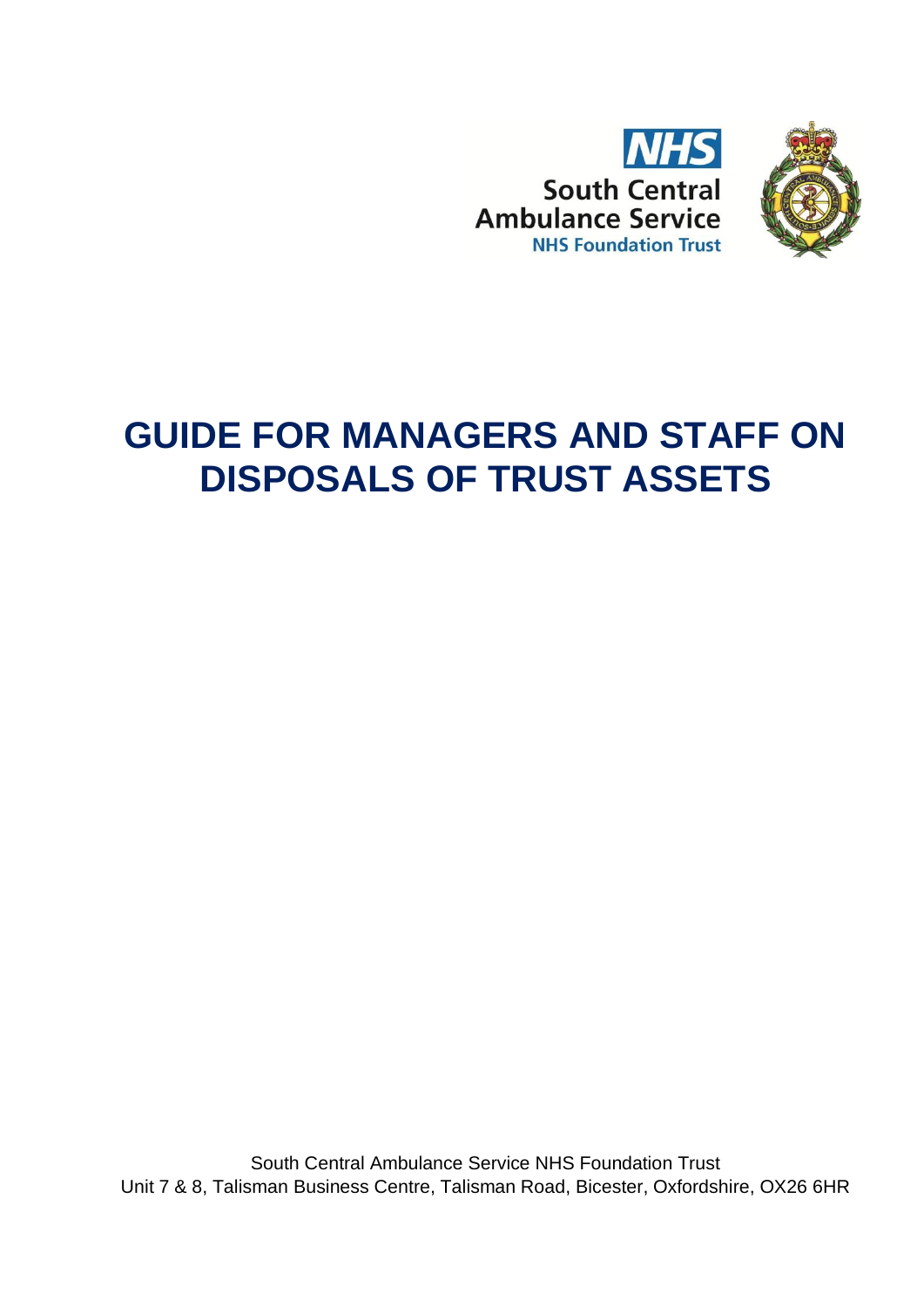## <span id="page-1-0"></span>**DOCUMENT INFORMATION**

| Author:                                | Charles Porter - Director of Finance and Estates                                                                                  |
|----------------------------------------|-----------------------------------------------------------------------------------------------------------------------------------|
| Approval:                              | <b>Audit Committee</b>                                                                                                            |
| This document replaces:                | Version 8                                                                                                                         |
| <b>Notification of Policy Release:</b> | Distribution by Communication Managers<br>All Recipients e-mail<br><b>Staff Notice Boards</b><br>Web-site<br><b>SCAS</b> intranet |
| <b>Equality Impact Assessment:</b>     | Stage 1 Equality Impact Assessment carried out on<br>December 2021 - No Issues                                                    |
| Date of Issue:                         | December 2021                                                                                                                     |
| <b>Next Review:</b>                    | December 2024                                                                                                                     |
| Version:                               | FPP No. 4 Version 9                                                                                                               |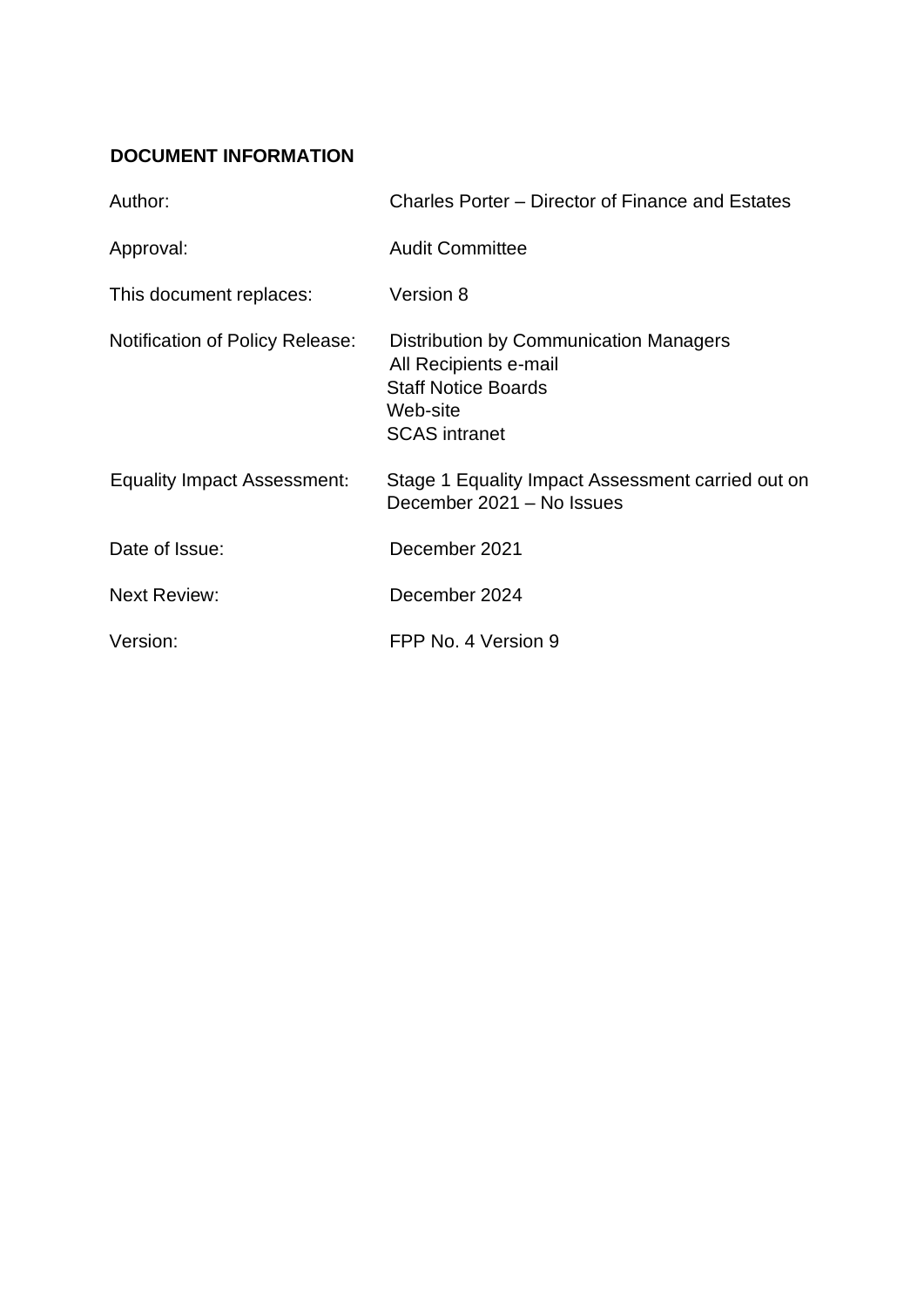Version 9: Dec 2021

#### SOUTH CENTRAL AMBULANCE SERVICE NHS FOUNDATION TRUST

#### **FINANCE POLICY NO. 4 GUIDE FOR MANAGERS AND STAFF ON DISPOSALS OF TRUST ASSETS**

This document should be made available to all staff employed by the South Central Ambulance Service NHS Foundation Trust. It sets out the guidance for all staff on the subject of Disposals of Trust Assets.

This document is supplemental and subordinate to the South Central Ambulance Service NHS Foundation Trust Standing Orders and Standing Financial Instructions and does not supersede the governance provided by them either in part or in whole.

(SFI 17.14, 25.2.6 & 26.1)

Charles Porter Director of Finance

Version: 8 Issued Date: December 2021 Review Date: December 2024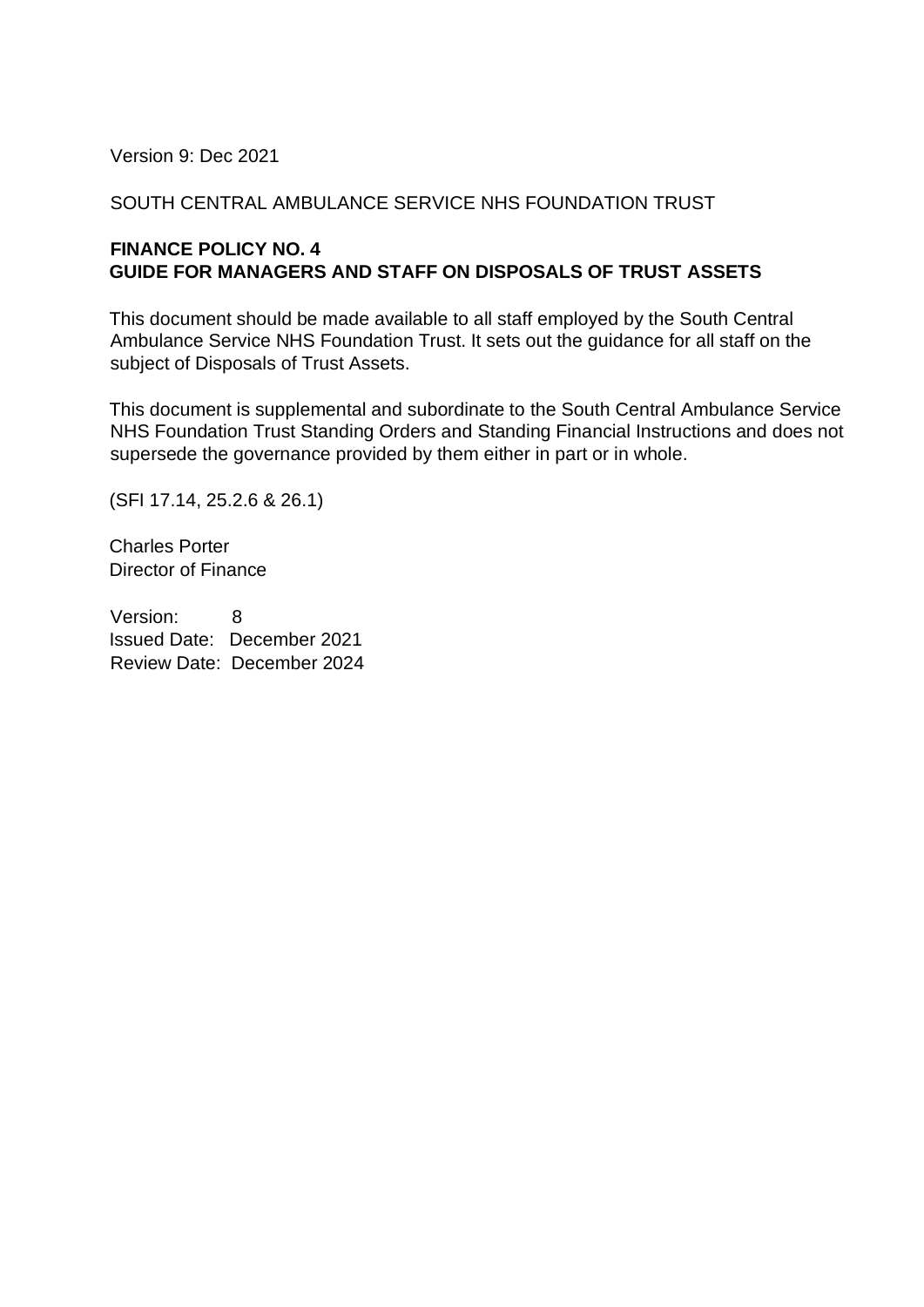## **Contents**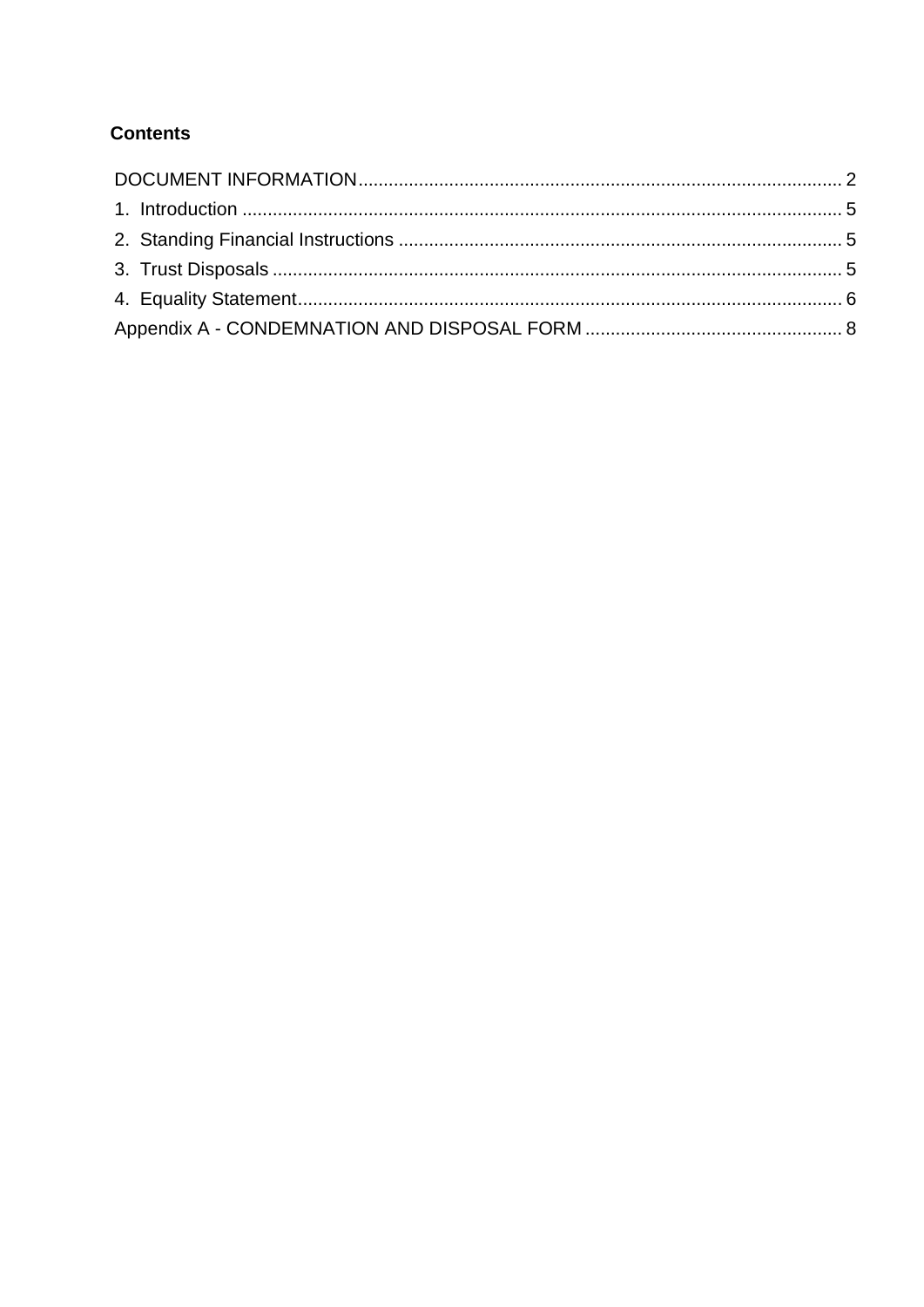#### <span id="page-4-0"></span>**1. Introduction**

Whilst there is a great deal of activity and controls surrounding the purchasing of assets, goods and services, it is also vitally important to have controls covering the disposal of assets, e.g., equipment.

This policy sets out guidance for budget holders and other managers and officers who may be involved in such disposals.

### <span id="page-4-1"></span>**2. Standing Financial Instructions**

Within Standing Financial Instructions, competitive tendering and quotations will normally apply, except:-

- a) Where a fair price can be obtained only by negotiation or sale by auction.
- b) Where articles are obsolete or condemned including equipment and stock.
- c) Where items to be disposed of have an estimated sale value of less than £5,000.
- d) Where they arise from demolition, site clearance or works of construction.

e) Where they are land and buildings, which are covered by Department of Health guidance in the Capital Investment Manual. All such disposals must be approved by the Trust Board.

### <span id="page-4-2"></span>**3. Trust Disposals**

a) Where land and buildings are involved, a formal paper will be prepared by the Chief Executive, assisted by officers of the Trust for the Board to consider and approve. Once approved, disposal will be in accordance with the Department of Health guidance contained in the Capital Investment Manual, a copy of which is held in the Trust's Finance Department.

b) Where vehicles are no longer required following their cyclical replacement, the Fleet Manager will decide whether they have a value or are to be scrapped.

Where a sales value has been established, the Fleet Manager should only proceed with a sale where the sales value exceeds the remaining value on the Trust's Fixed Asset Register. If there is any doubt as to the remaining value, advice should be sought from Financial Control.

Where a sales value is identified, the vehicles will normally be sold as seen through local auctions, the proceeds returning to the Trust as profits on disposal of assets providing that sales value exceeds the remaining value as shown on the Fixed Asset Register. Alternatively, if such as St Johns Ambulance or the Red Cross have shown an interest, and the offer is in the order of what could reasonably be expected at auction, these may be pursued as an alternative by the Fleet Manager following written permission of the Director of Finance.

In either case, the Fleet Manager will complete the forms attached (copy of Appendix A and B). A copy will be retained by the Fleet Manager, with originals being sent to the Finance Department.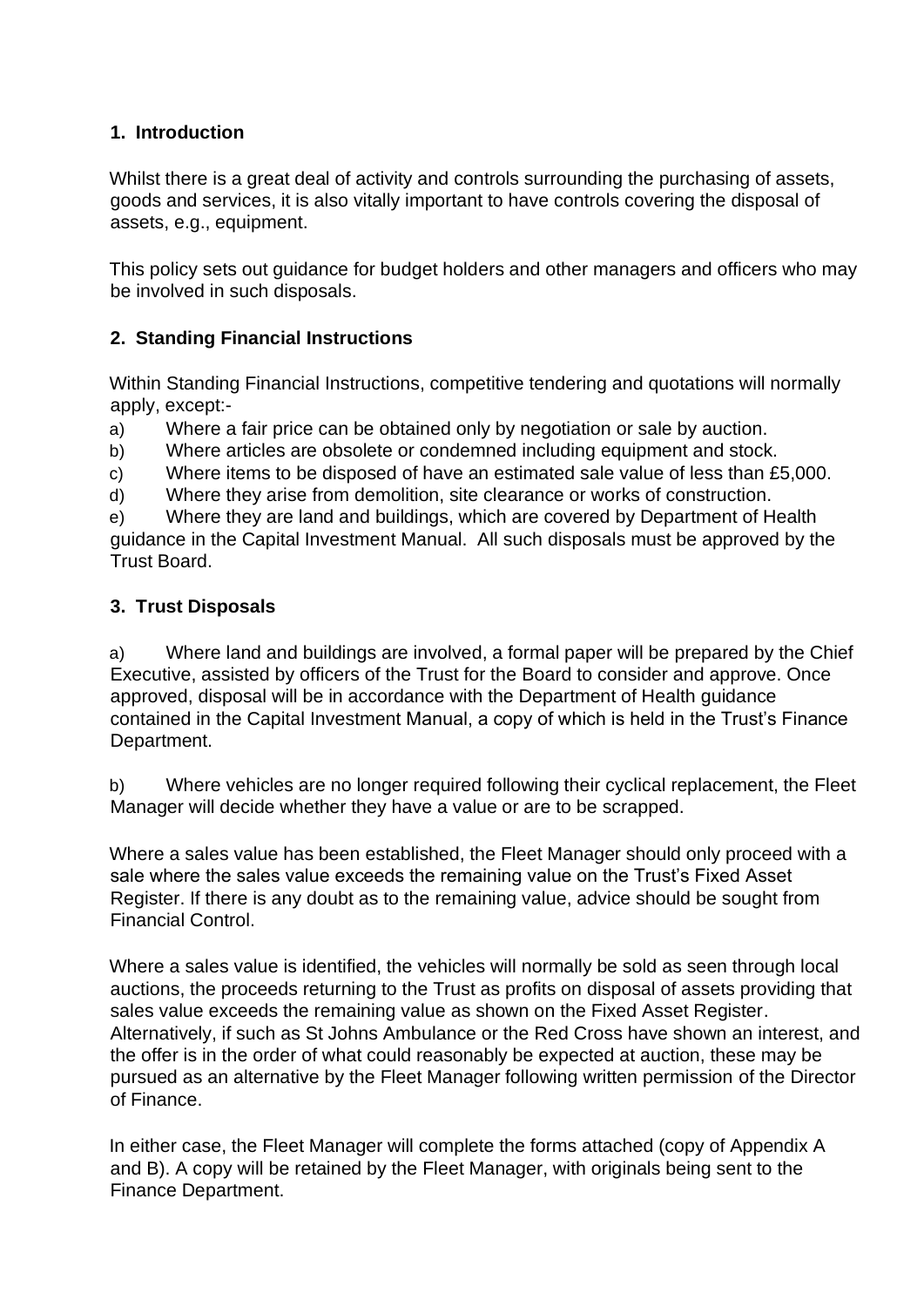c) Where equipment, e.g., defibrillators are identified for disposal and have a sale value identified by the appropriate Manager, such equipment will be disposed of by auction. Again the forms attached at Appendix A and B will be completed. Copies will be retained by the appropriate Manager, with originals being sent to the Finance Department.

d) Where vehicles and equipment have no sale value identified, they should formally be condemned as obsolete. Such items should then be scrapped. A written record using the Trust's Condemnations and disposal form (link included – Appendix A) should be retained by the Fleet Manager and other Managers as appropriate. Copies retained at source, originals to Finance Department

This methodology equally applies to obsolete stock. All stocks should be routinely evaluated for obsolescence.

In the unlikely event of a member of staff being interested in an obsolete item of equipment, e.g., old computer, the manager concerned should consult with the Director of Finance who will advise on action to be taken.

e) Where an asset is disposed of, which is on the Trust's fixed asset register, regardless of whether it has a sale value or not, the manager dealing with the disposal must inform the Director of Finance via copy of Appendix A once the disposal has taken place. The fixed asset register can then be amended accordingly.

f) Disposal of fixed assets (i.e., capital assets) before the end of their book life is unusual. If a manager considers this to be necessary, they should consult with the Director of Finance who will decide on any action to be taken.

g) In all cases where assets are sold, the asset should not be released to the buyer until funds have been received. If payment is by cheque, the manager should check with the Finance Department that the cheque has cleared before releasing the goods (unless sold by auction).

h) In the event of a vehicle being written off due to accident damage the forms attached should still be completed and the Fleet Manager should liaise with the Finance Department regarding the net book values etc for correspondence with insurers. Copies of Forms A and B should be retained by the Fleet Manager with originals to Finance Department.

#### <span id="page-5-0"></span>**4. Equality Statement**

The Trust is committed to promoting positive measures that eliminate all forms of unlawful or unfair discrimination on the grounds of age, marital status, disability, race, nationality, gender, religion, sexual orientation, gender reassignment, ethnic or national origin, beliefs, domestic circumstances, social and employment status, political affiliation or trade union membership, HIV status or any other basis not justified by law or relevant to the requirements of the post.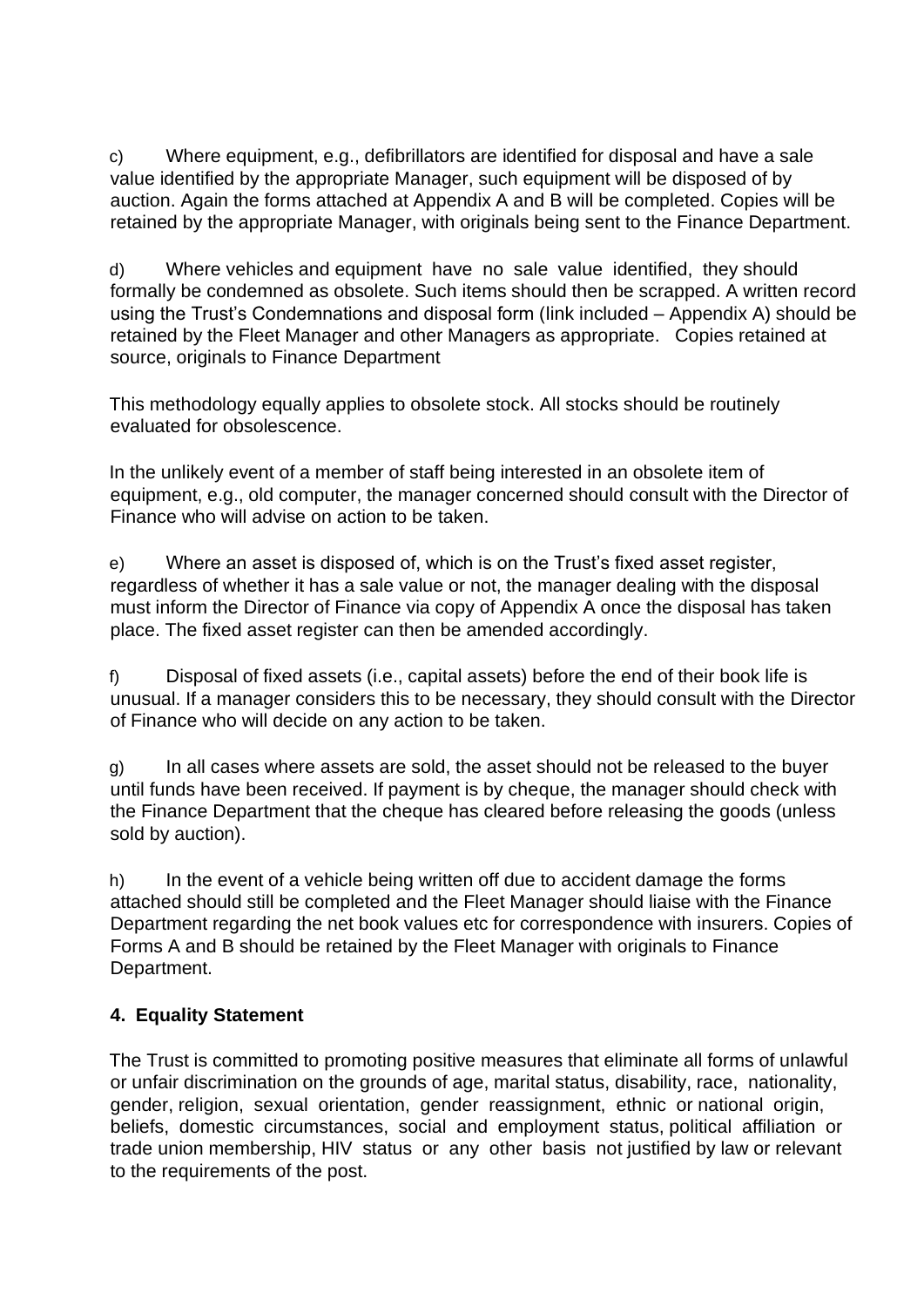By committing to a policy encouraging equality of opportunity and diversity, the Trust values differences between members of the community and within its existing workforce, and actively seeks to benefit from their differing skills, knowledge, and experiences in order to provide an exemplary healthcare service. The Trust is committed to promoting equality and diversity best practice both within the workforce and in any other area where it has influence.

The Trust will therefore take every possible step to ensure that this procedure is applied fairly to all employees regardless of race, ethnic or national origin, colour or nationality; gender (including marital status); age; disability; sexual orientation; religion or belief; length of service, whether full or part-time or employed under a permanent or a fixed- term contract or any other irrelevant factor.

Where there are barriers to understanding e.g. an employee has difficulty in reading or writing or where English is not their first language additional support will be put in place wherever necessary to ensure that the process to be followed is understood and that the employee is not disadvantaged at any stage in the procedure. Further information on the support available can be sought from the Human Resource Department.